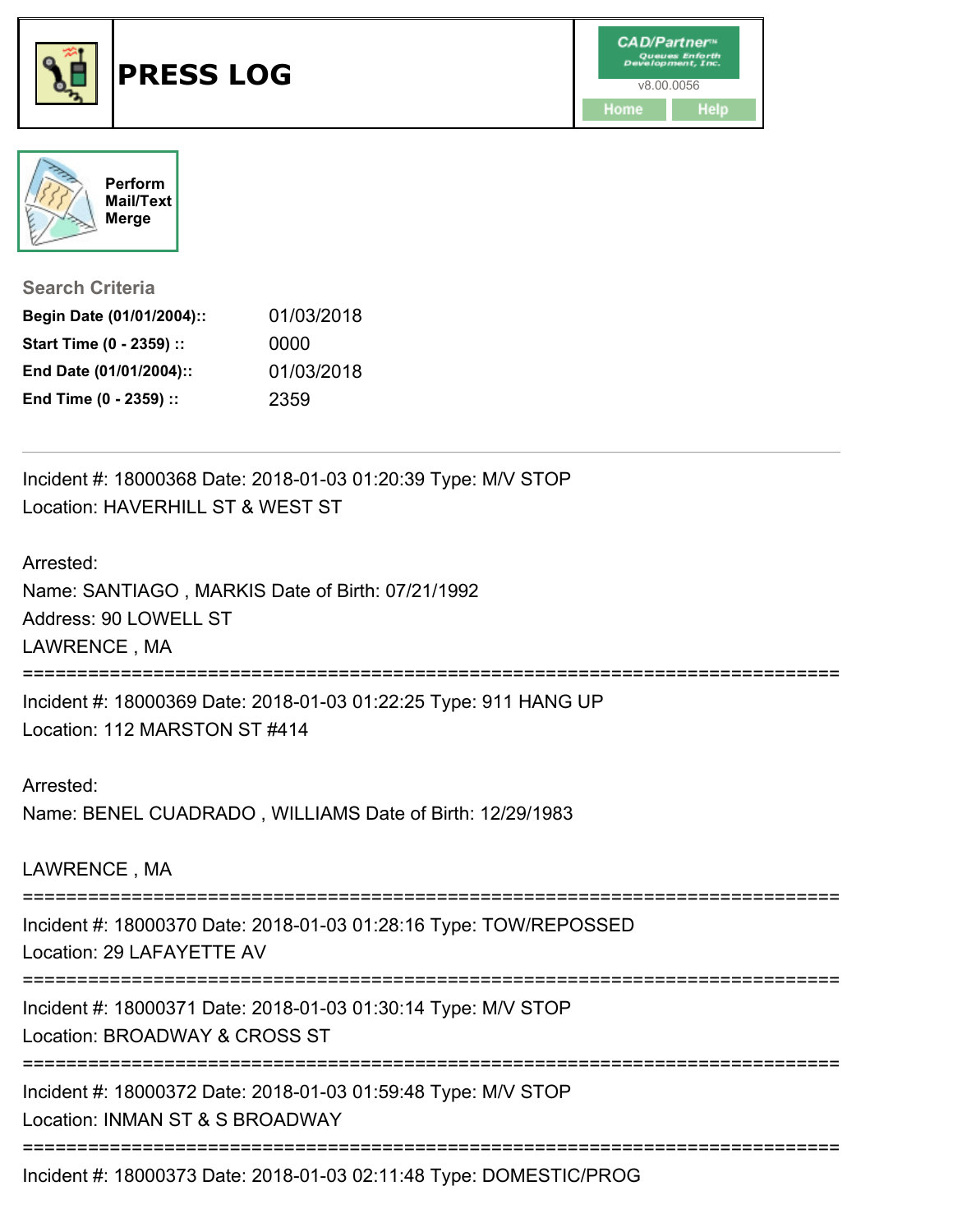Location: 30 WARREN ST =========================================================================== Incident #: 18000374 Date: 2018-01-03 02:17:02 Type: VIO CITY ORD Location: 62 W DALTON ST =========================================================================== Incident #: 18000375 Date: 2018-01-03 02:18:17 Type: M/V STOP Location: ESSEX ST =========================================================================== Incident #: 18000376 Date: 2018-01-03 02:24:15 Type: M/V STOP Location: LOWELL ST & MORTON ST Arrested: Name: GAETANO , GERALDO Date of Birth: 08/08/1984 Address: 12 DALE ST LAWRENCE , MA =========================================================================== Incident #: 18000377 Date: 2018-01-03 02:29:06 Type: M/V STOP Location: 7 BROADWAY Arrested: Name: BONILLA , ALEXANDER Date of Birth: 12/05/1976 Address: 90 LOWELL ST LAWRENCE , MA =========================================================================== Incident #: 18000378 Date: 2018-01-03 02:39:05 Type: BUILDING CHK Location: VERIZON / 435 WINTHROP AV =========================================================================== Incident #: 18000379 Date: 2018-01-03 02:49:07 Type: M/V STOP Location: TOW / 21 BUNKERHILL ST =========================================================================== Incident #: 18000380 Date: 2018-01-03 03:08:16 Type: M/V STOP Location: 280 MERRIMACK ST =========================================================================== Incident #: 18000381 Date: 2018-01-03 03:13:07 Type: M/V STOP Location: COMMON ST =========================================================================== Incident #: 18000382 Date: 2018-01-03 03:22:30 Type: M/V STOP Location: AVON ST & WILMOT ST =========================================================================== Incident #: 18000383 Date: 2018-01-03 03:48:34 Type: ALARMS Location: ARSLENDYS KTICHEN / 592 ESSEX ST ===========================================================================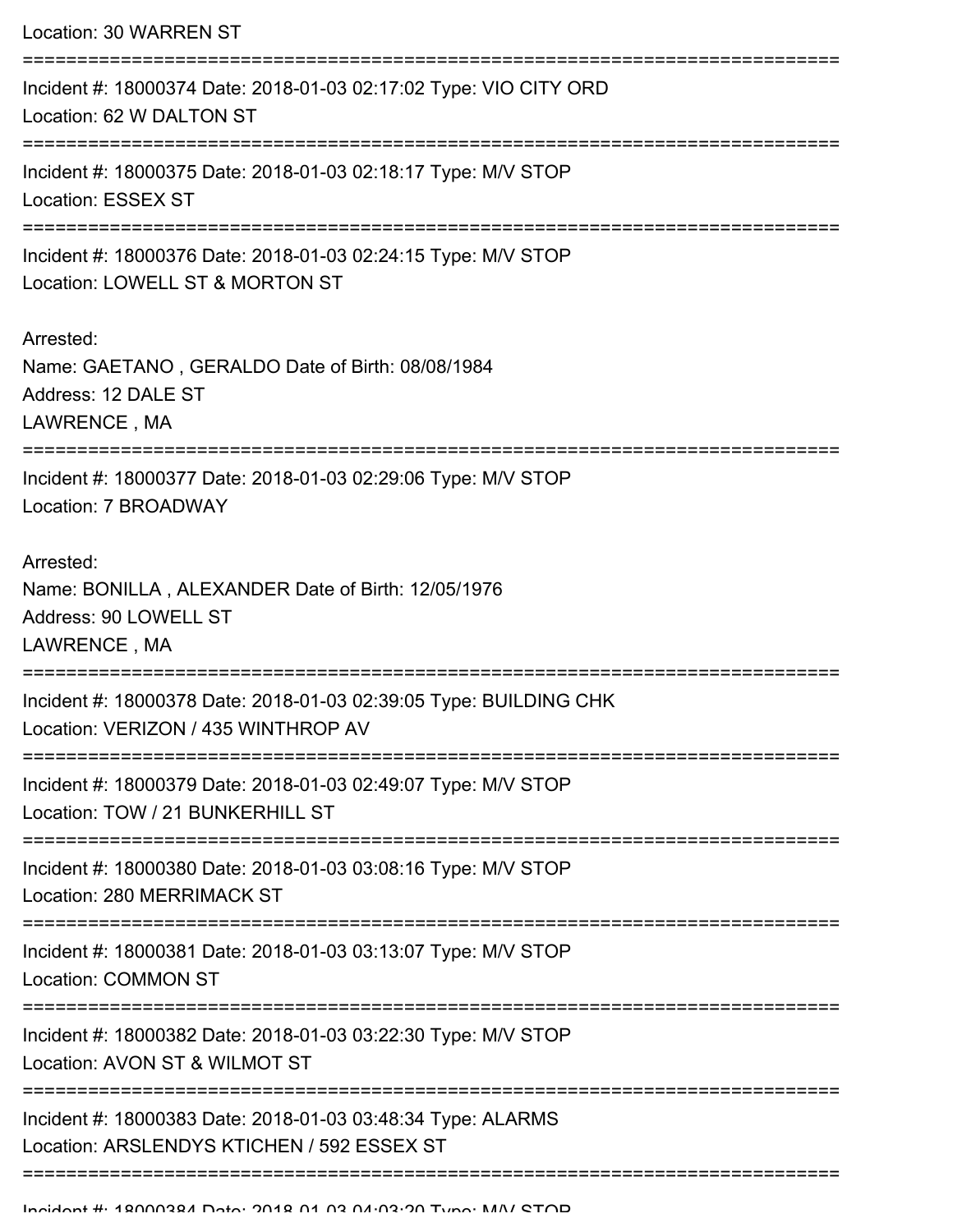Location: PARK ST & SAUNDERS ST

=========================================================================== Incident #: 18000385 Date: 2018-01-03 05:33:10 Type: FIRE/MV Location: 65 SHAWSHEEN RD =========================================================================== Incident #: 18000386 Date: 2018-01-03 05:58:37 Type: DISORDERLY Location: SHOWCASE LAUNDRY / 370 BROADWAY =========================================================================== Incident #: 18000387 Date: 2018-01-03 07:02:28 Type: MEDIC SUPPORT Location: 126 BERNARD AV #1 =========================================================================== Incident #: 18000388 Date: 2018-01-03 07:10:30 Type: ALARM/BURG Location: GOOD SHERPARDS / 171 HAMPSHIRE ST =========================================================================== Incident #: 18000389 Date: 2018-01-03 07:51:48 Type: STOL/MV/PAS Location: 156 EXCHANGE ST Arrested: Name: CANDELARIA , JESSICA Date of Birth: 12/09/1988 Address: 19 SPRINGFIELD LAWRENCE , MA Charges: TRAFFICKING CLASS B: 100+ GRAMS C94 S32E Name: DEJESUS , ALEJANDRO Date of Birth: 05/30/1994 Address: 19 SPRINGFIELD ST LAWRENCE , MA Charges: TRAFFICKING CLASS B: 100+ GRAMS C94 S32E =========================================================================== Incident #: 18000390 Date: 2018-01-03 08:21:23 Type: M/V STOP Location: MYRTLE ST & WILLOW ST =========================================================================== Incident #: 18000391 Date: 2018-01-03 08:29:21 Type: WARRANT SERVE Location: ARREST COR UNUM / 191 SALEM ST =========================================================================== Incident #: 18000392 Date: 2018-01-03 08:30:32 Type: LOST PROPERTY Location: PROSPECT ST =========================================================================== Incident #: 18000394 Date: 2018-01-03 08:32:13 Type: SPECIAL CHECK Location: 217 OLIVE AV =========================================================================== Incident #: 18000393 Date: 2018-01-03 08:35:01 Type: TOW OF M/V Location: 632 LOWELL ST ===========================================================================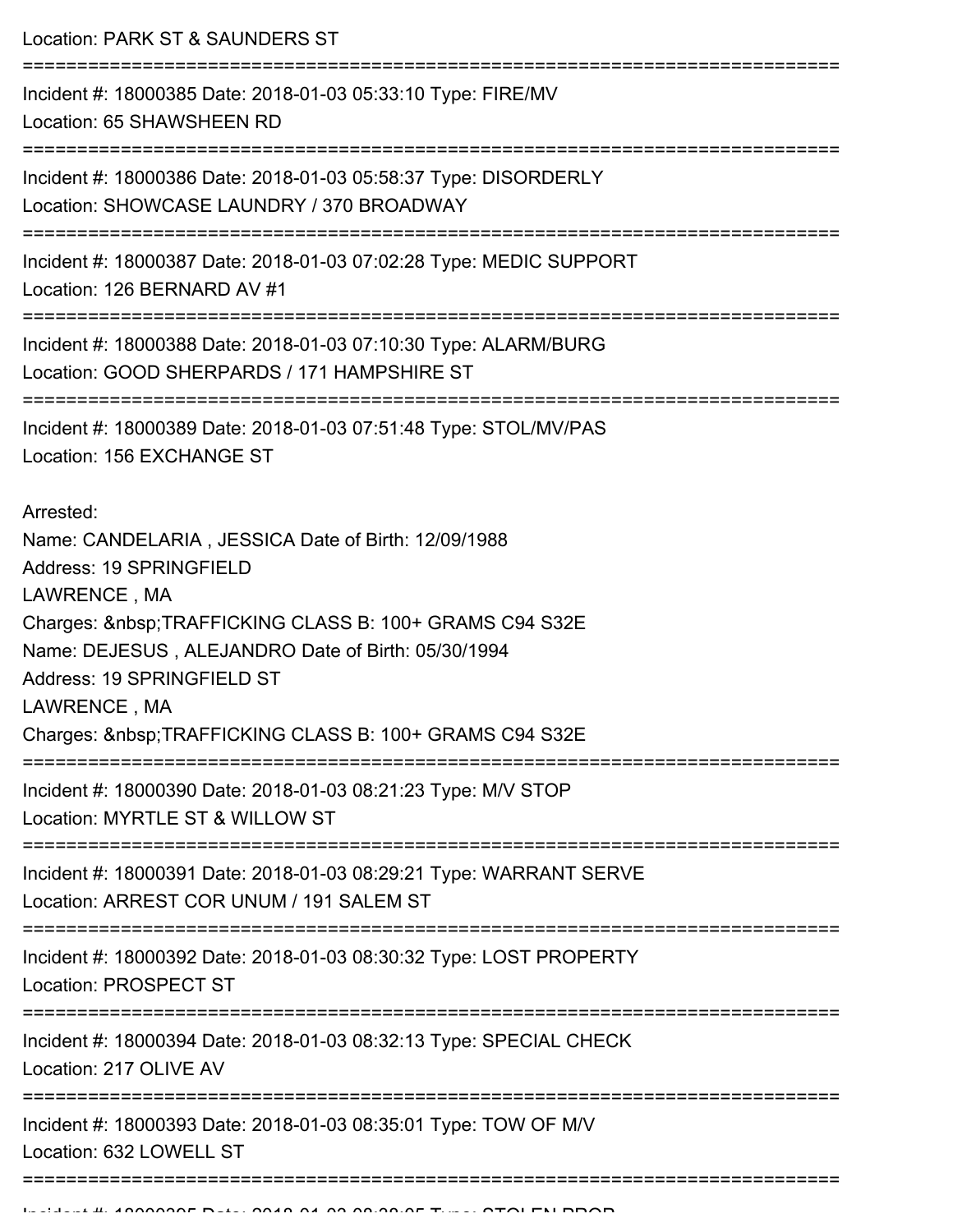| Location: 390 S. UNION ST                                                                                                                                                                                                           |
|-------------------------------------------------------------------------------------------------------------------------------------------------------------------------------------------------------------------------------------|
| Incident #: 18000396 Date: 2018-01-03 08:54:48 Type: TOW OF M/V<br>Location: 18 MIDDLEBURY ST                                                                                                                                       |
| Incident #: 18000397 Date: 2018-01-03 09:21:56 Type: LIC PLATE STO<br>Location: 338 HIGH ST                                                                                                                                         |
| Incident #: 18000398 Date: 2018-01-03 09:30:53 Type: MEDIC SUPPORT<br>Location: 181 WEST ST                                                                                                                                         |
| Incident #: 18000399 Date: 2018-01-03 09:45:45 Type: TOW OF M/V<br><b>Location: 49 SAUNDERS ST</b>                                                                                                                                  |
| Incident #: 18000400 Date: 2018-01-03 09:48:33 Type: DISABLED MV<br>Location: BROADWAY & WATER ST                                                                                                                                   |
| Incident #: 18000401 Date: 2018-01-03 09:51:11 Type: SUS PERS/MV<br>Location: LOWELL TER & LOWELL ST                                                                                                                                |
| Arrested:<br>Name: PEREZ, JEYSON Date of Birth: 01/14/1986<br>Address: 22 WOODLAND ST<br>LAWRENCE, MA                                                                                                                               |
| Incident #: 18000402 Date: 2018-01-03 09:53:16 Type: M/V STOP<br>Location: 255 ESSEX ST                                                                                                                                             |
| Arrested:<br>Name: FITCH, JASON Date of Birth: 12/19/1984<br>Address: 205 S BROADWAY<br>LAWRENCE, MA<br>Charges:   UNL POSSESSION AMMO NO FID<br><b>CARRYING A LOADED FIREARM WEAPON</b><br>FIREARM, CARRY WITHOUT LICENSE c269 S10 |
| Incident #: 18000403 Date: 2018-01-03 09:53:16 Type: AUTO ACC/NO PI<br>Location: 14 BROADWAY                                                                                                                                        |
| Incident #: 18000404 Date: 2018-01-03 10:03:30 Type: PARK & WALK<br>Location: BRADFORD ST & BROADWAY                                                                                                                                |
|                                                                                                                                                                                                                                     |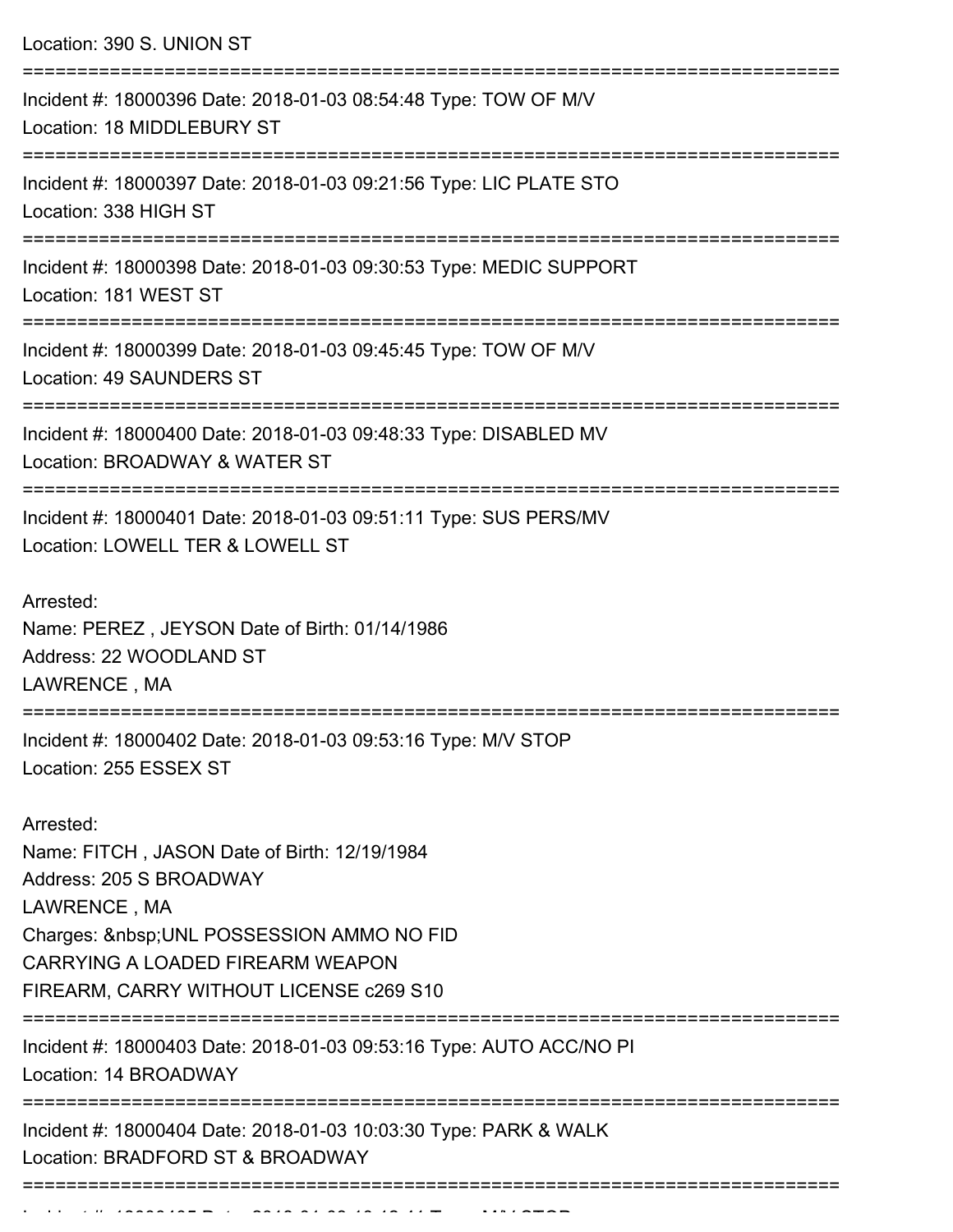| Location: BROADWAY & ESSEX ST                                                                                                                         |
|-------------------------------------------------------------------------------------------------------------------------------------------------------|
| Incident #: 18000406 Date: 2018-01-03 10:13:24 Type: ALARMS<br>Location: 181 FERRY ST                                                                 |
| Incident #: 18000407 Date: 2018-01-03 10:15:12 Type: M/V STOP<br>Location: 35 SALEM ST                                                                |
| Incident #: 18000408 Date: 2018-01-03 10:20:29 Type: M/V STOP<br>Location: S UNION ST & SALEM ST                                                      |
| :====================<br>Incident #: 18000409 Date: 2018-01-03 10:24:36 Type: HIT & RUN M/V<br>Location: 38 CAMELLA TEOLI WY                          |
| Incident #: 18000410 Date: 2018-01-03 10:27:25 Type: UNKNOWN PROB<br>Location: 600 BROADWAY #123                                                      |
| ----------------------<br>Incident #: 18000411 Date: 2018-01-03 10:37:03 Type: MEDIC SUPPORT<br>Location: 8 WILLOW ST<br>============================ |
| Incident #: 18000412 Date: 2018-01-03 10:37:43 Type: INVEST CONT<br>Location: 46 ARLINGTON ST                                                         |
| Incident #: 18000413 Date: 2018-01-03 10:41:29 Type: MV/BLOCKING<br>Location: 310 S BROADWAY                                                          |
| Incident #: 18000414 Date: 2018-01-03 10:51:41 Type: INVESTIGATION<br>Location: 114 WALNUT ST                                                         |
| Incident #: 18000415 Date: 2018-01-03 10:53:59 Type: ALARM/HOLD<br>Location: TMOBILE / 73 WINTHROP AV                                                 |
| Incident #: 18000416 Date: 2018-01-03 11:02:07 Type: INVEST CONT<br>Location: 90 LOWELL ST                                                            |
| Incident #: 18000417 Date: 2018-01-03 11:28:13 Type: MEDIC SUPPORT<br>Location: 28 SUMMER ST FL 3                                                     |
| Incident #: 18000418 Date: 2018-01-03 11:35:55 Type: INVESTIGATION<br>Location: 1 HOLT ST                                                             |
|                                                                                                                                                       |

Incident #: 18000419 Date: 2018-01-03 11:39:46 Type: M/V STOP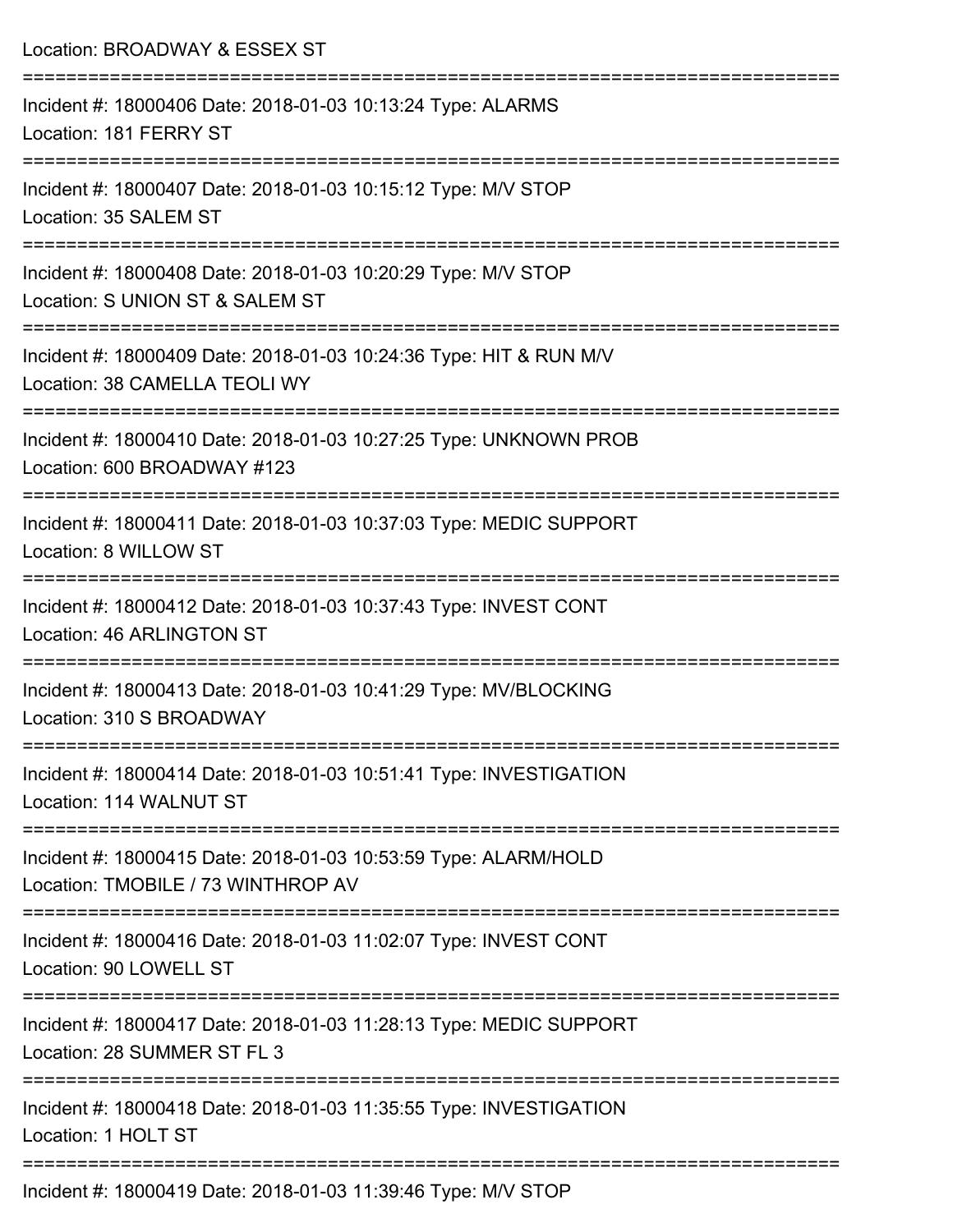=========================================================================== Incident #: 18000420 Date: 2018-01-03 11:42:21 Type: M/V STOP Location: BRADFORD ST & BROADWAY Arrested: Name: APONTE , JOSE Date of Birth: 04/07/1986 Address: 4 AVON ST LAWRENCE , MA =========================================================================== Incident #: 18000421 Date: 2018-01-03 12:01:41 Type: M/V STOP Location: ESSEX ST & MILL ST =========================================================================== Incident #: 18000422 Date: 2018-01-03 12:04:37 Type: ALARM/BURG Location: 140 E HAVERHILL ST =========================================================================== Incident #: 18000423 Date: 2018-01-03 12:18:24 Type: AUTO ACC/NO PI Location: 396 MARKET ST =========================================================================== Incident #: 18000424 Date: 2018-01-03 12:20:10 Type: SEX OFF. PAST Location: 6 PROSPECT CT =========================================================================== Incident #: 18000425 Date: 2018-01-03 12:23:36 Type: DRUG VIO Location: 308 HOWARD ST Arrested: Name: TRONCOSO , DAVID Date of Birth: 04/01/1981 Address: 294 JACKSON ST LAWRENCE , MA =========================================================================== Incident #: 18000426 Date: 2018-01-03 12:24:31 Type: M/V STOP Location: COMMON ST & JACKSON ST =========================================================================== Incident #: 18000428 Date: 2018-01-03 12:24:39 Type: CK WELL BEING Location: 86 S BROADWAY #30 =========================================================================== Incident #: 18000427 Date: 2018-01-03 12:27:47 Type: MAL DAMAGE Location: 2 AVON ST #3 =========================================================================== Incident #: 18000429 Date: 2018-01-03 12:31:26 Type: CK WELL BEING Location: 128 HIGH ST =========================================================================== Incident #: 18000431 Date: 2018-01-03 12:43:08 Type: AUTO ACC/PI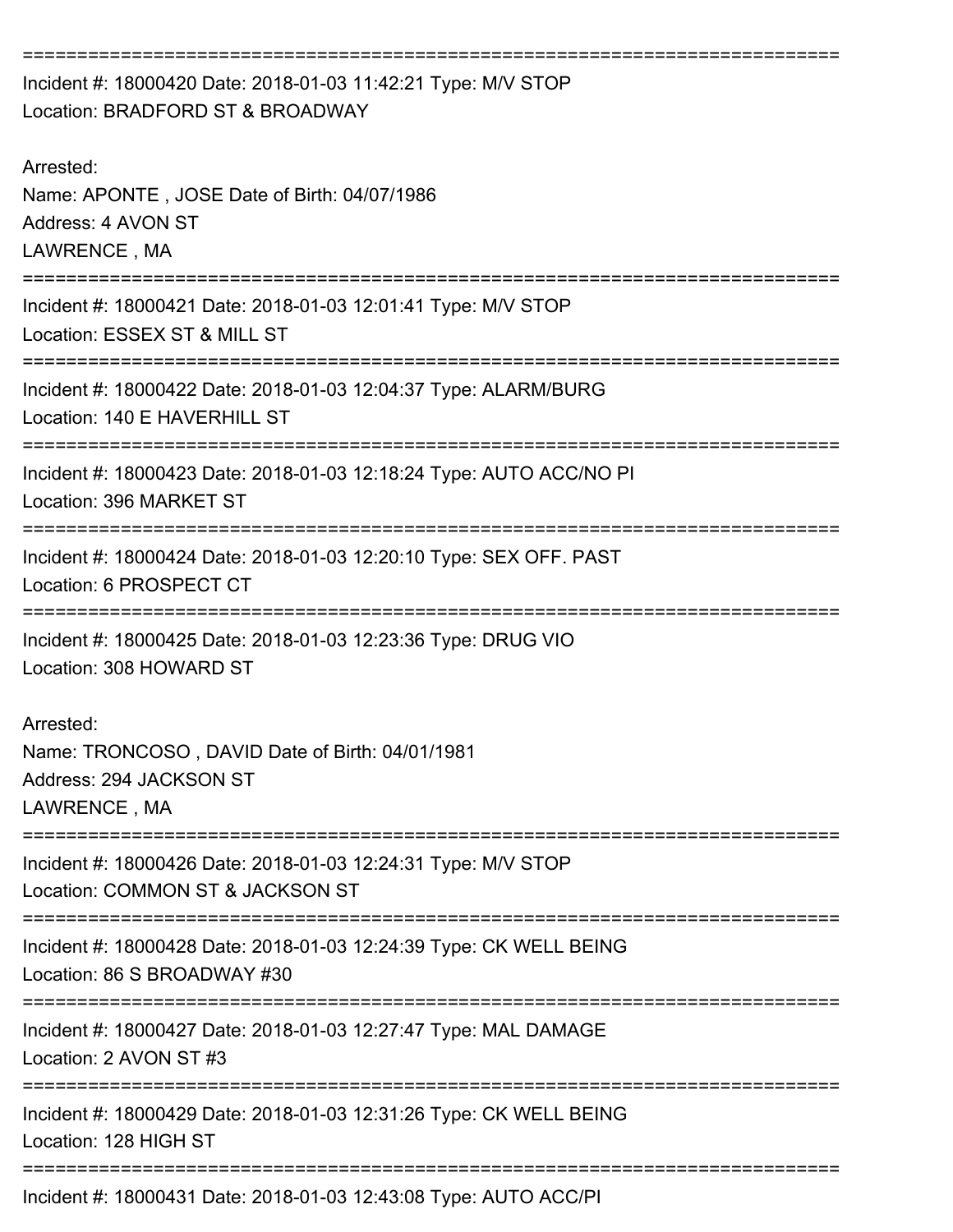| Location: BROADWAY & LOWELL ST                                                                                                               |
|----------------------------------------------------------------------------------------------------------------------------------------------|
| Incident #: 18000430 Date: 2018-01-03 12:43:53 Type: AUTO ACC/NO PI<br>Location: BROADWAY & LOWELL ST<br>------------<br>=================== |
| Incident #: 18000432 Date: 2018-01-03 12:46:48 Type: CRUISER ACCID<br>Location: 396 MARKET ST<br>;====================================       |
| Incident #: 18000433 Date: 2018-01-03 13:05:42 Type: M/V STOP<br>Location: 222 ESSEX ST                                                      |
| Incident #: 18000434 Date: 2018-01-03 13:08:58 Type: AUTO ACC/UNK PI<br>Location: 120 MARSTON ST                                             |
| Incident #: 18000435 Date: 2018-01-03 13:36:21 Type: ANIMAL COMPL<br>Location: 328 LAWRENCE ST                                               |
| Incident #: 18000436 Date: 2018-01-03 13:38:12 Type: 209A/SERVE<br>Location: 45 ATKINSON ST                                                  |
| Incident #: 18000438 Date: 2018-01-03 13:44:26 Type: DOMESTIC/PROG<br>Location: 324 MARKET ST #5                                             |
| Incident #: 18000437 Date: 2018-01-03 13:44:31 Type: DRUG VIO<br>Location: BUSWELL ST & KNOX ST                                              |
| Incident #: 18000439 Date: 2018-01-03 13:48:07 Type: 209A/SERVE<br>Location: 63 DRACUT ST                                                    |
| Incident #: 18000440 Date: 2018-01-03 13:52:04 Type: INVESTIGATION<br>Location: 83 ALLSTON ST                                                |
| Incident #: 18000441 Date: 2018-01-03 13:56:45 Type: ANIMAL COMPL<br>Location: 67 WARREN ST                                                  |
| Incident #: 18000443 Date: 2018-01-03 14:04:13 Type: 209A/SERVE<br>Location: 14 SARGENT ST                                                   |
| Incident #: 18000442 Date: 2018-01-03 14:04:33 Type: HIT & RUN M/V<br>Location: 1 BERKELEY ST #2                                             |
| Incident #: 18000444 Date: 2018-01-03 14:05:17 Type: ALARM/BURG                                                                              |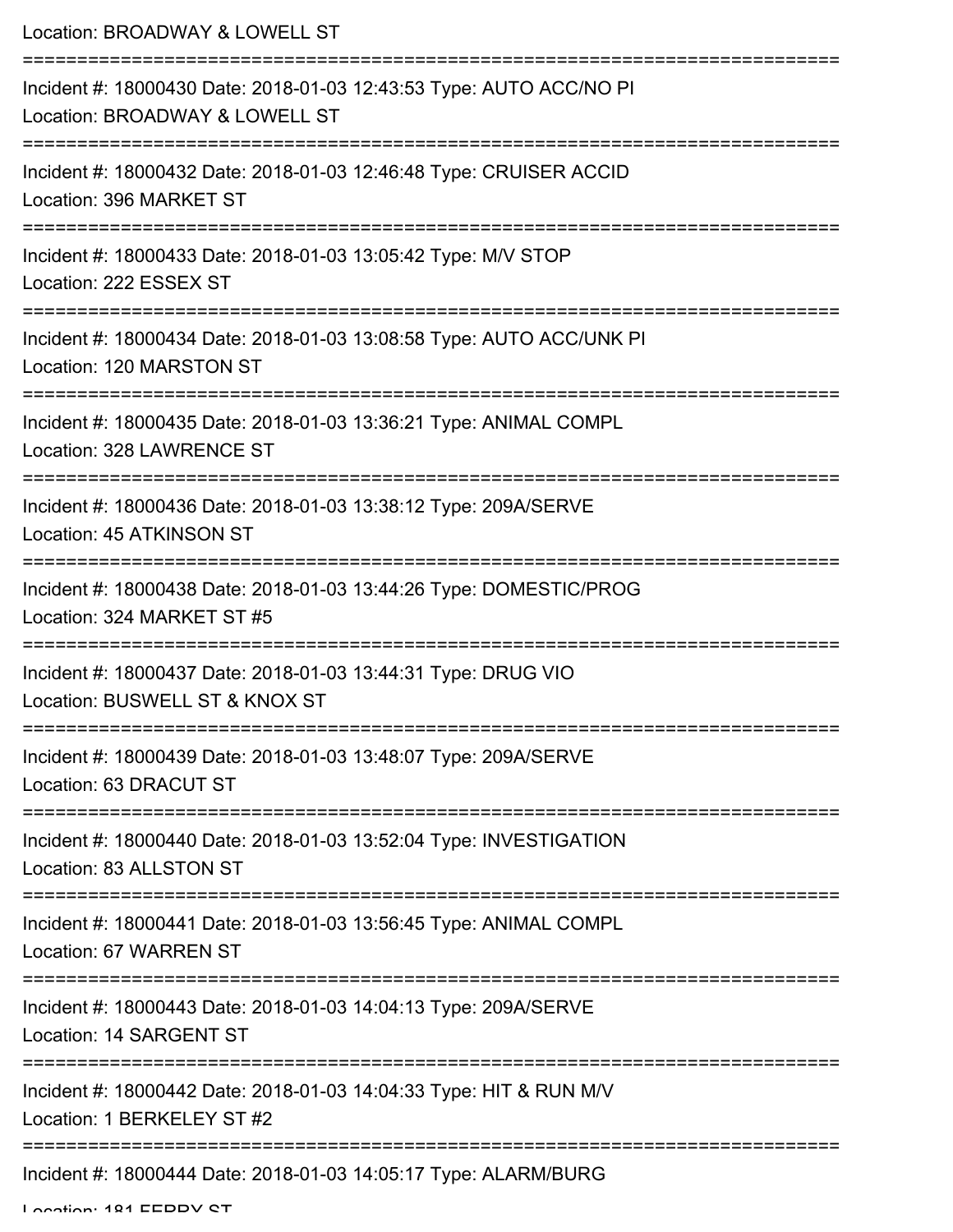| Incident #: 18000445 Date: 2018-01-03 14:13:39 Type: 209A/SERVE<br>Location: 8 CAMPO SECO ST                                  |
|-------------------------------------------------------------------------------------------------------------------------------|
| Incident #: 18000446 Date: 2018-01-03 14:21:11 Type: 209A/SERVE<br>Location: 6 E HAVERHILL ST                                 |
| Incident #: 18000447 Date: 2018-01-03 14:27:27 Type: MAN DOWN<br>Location: BROADWAY & COMMON ST<br>-------------------------- |
| Incident #: 18000448 Date: 2018-01-03 14:33:21 Type: MAL DAMAGE<br>Location: 267 PROSPECT ST                                  |
| Incident #: 18000449 Date: 2018-01-03 14:39:29 Type: M/V STOP<br>Location: ESSEX ST & JACKSON ST<br>:====================     |
| Incident #: 18000450 Date: 2018-01-03 14:46:42 Type: MEDIC SUPPORT<br>Location: 221 OLIVE AV                                  |
| Incident #: 18000451 Date: 2018-01-03 14:58:49 Type: AUTO ACC/NO PI<br>Location: 342 BROADWAY                                 |
| Incident #: 18000452 Date: 2018-01-03 14:59:23 Type: 209A/SERVE<br>Location: 47 BERKELEY ST                                   |
| Incident #: 18000453 Date: 2018-01-03 15:03:09 Type: M/V STOP<br>Location: BROADWAY & LOWELL ST                               |
| Incident #: 18000454 Date: 2018-01-03 15:05:53 Type: 209A/SERVE<br>Location: 254 SARATOGA ST                                  |
| Incident #: 18000455 Date: 2018-01-03 15:06:59 Type: WARRANT SERVE<br>Location: 85 HIGH ST                                    |
| Incident #: 18000456 Date: 2018-01-03 15:12:12 Type: AUTO ACC/NO PI<br>Location: MCDONALDS / 50 BROADWAY                      |
| Incident #: 18000457 Date: 2018-01-03 15:16:04 Type: GENERAL SERV<br>Location: LAWRENCE FAMILY DEVELOPMENT / 34 WEST ST       |
| Incident #: 18000458 Date: 2018-01-03 15:18:21 Type: M/V STOP<br>Location: BROADWAY & LOWELL ST                               |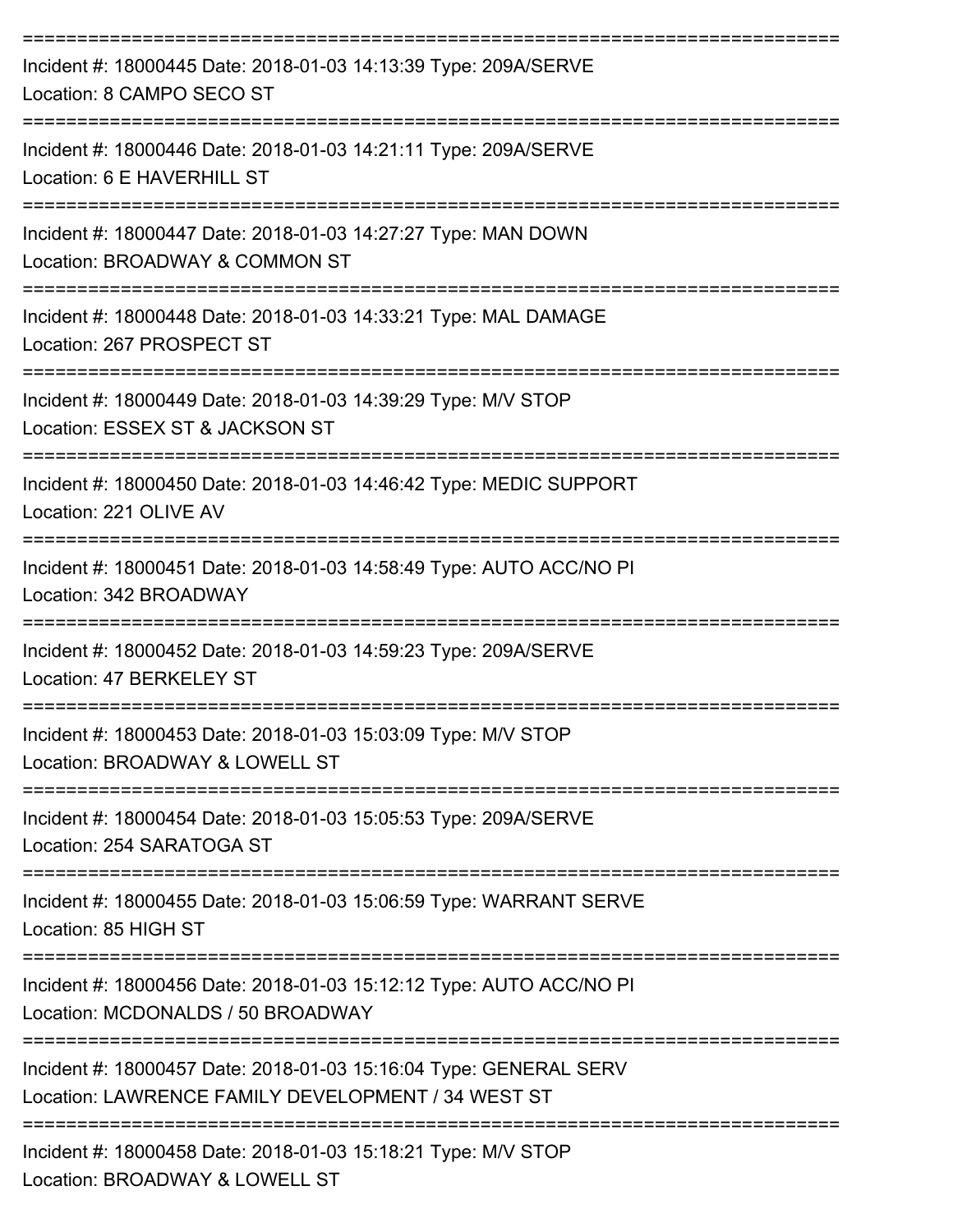Incident #: 18000459 Date: 2018-01-03 15:24:41 Type: M/V STOP Location: FRANKLIN ST & LOWELL ST =========================================================================== Incident #: 18000460 Date: 2018-01-03 15:26:17 Type: SUS PERS/MV Location: 159 WEST ST =========================================================================== Incident #: 18000461 Date: 2018-01-03 15:38:08 Type: M/V STOP Location: BROADWAY & LOWELL ST =========================================================================== Incident #: 18000462 Date: 2018-01-03 15:38:56 Type: SUS PERS/MV Location: EASTON ST =========================================================================== Incident #: 18000463 Date: 2018-01-03 15:39:52 Type: AUTO ACC/NO PI Location: ANDOVER ST & @ RAILROAD CROSSING =========================================================================== Incident #: 18000464 Date: 2018-01-03 15:40:07 Type: SUS PERS/MV Location: 309 SALEM ST Arrested: Name: MARTINEZ , RAMON Date of Birth: 06/11/1983 LAWRENCE , MA Charges: DRUG, POSSESS TO DISTRIB CLASS B c94C S32A DRUG, DISTRIBUTE CLASS B c94C S32A DRUG, POSSESS TO DISTRIB CLASS A c94C S32 SIGNAL, FAIL TO c90 S14B Name: CRAWFORD , JON Date of Birth: 07/28/1988 LAWRENCE , MA Charges: CONSPIRACY TO VIOLATE DRUG LAW c94C S40 ALCOHOL FROM OPEN CONTAINER IN MV, DRINK c90 S24I =========================================================================== Incident #: 18000465 Date: 2018-01-03 15:40:24 Type: FRAUD Location: 66 OSGOOD ST =========================================================================== Incident #: 18000466 Date: 2018-01-03 15:47:48 Type: SEX OFF. PAST Location: 29 BROMFIELD ST =========================================================================== Incident #: 18000467 Date: 2018-01-03 15:49:50 Type: AUTO ACC/NO PI Location: ANDOVER ST & S BROADWAY

Arrested: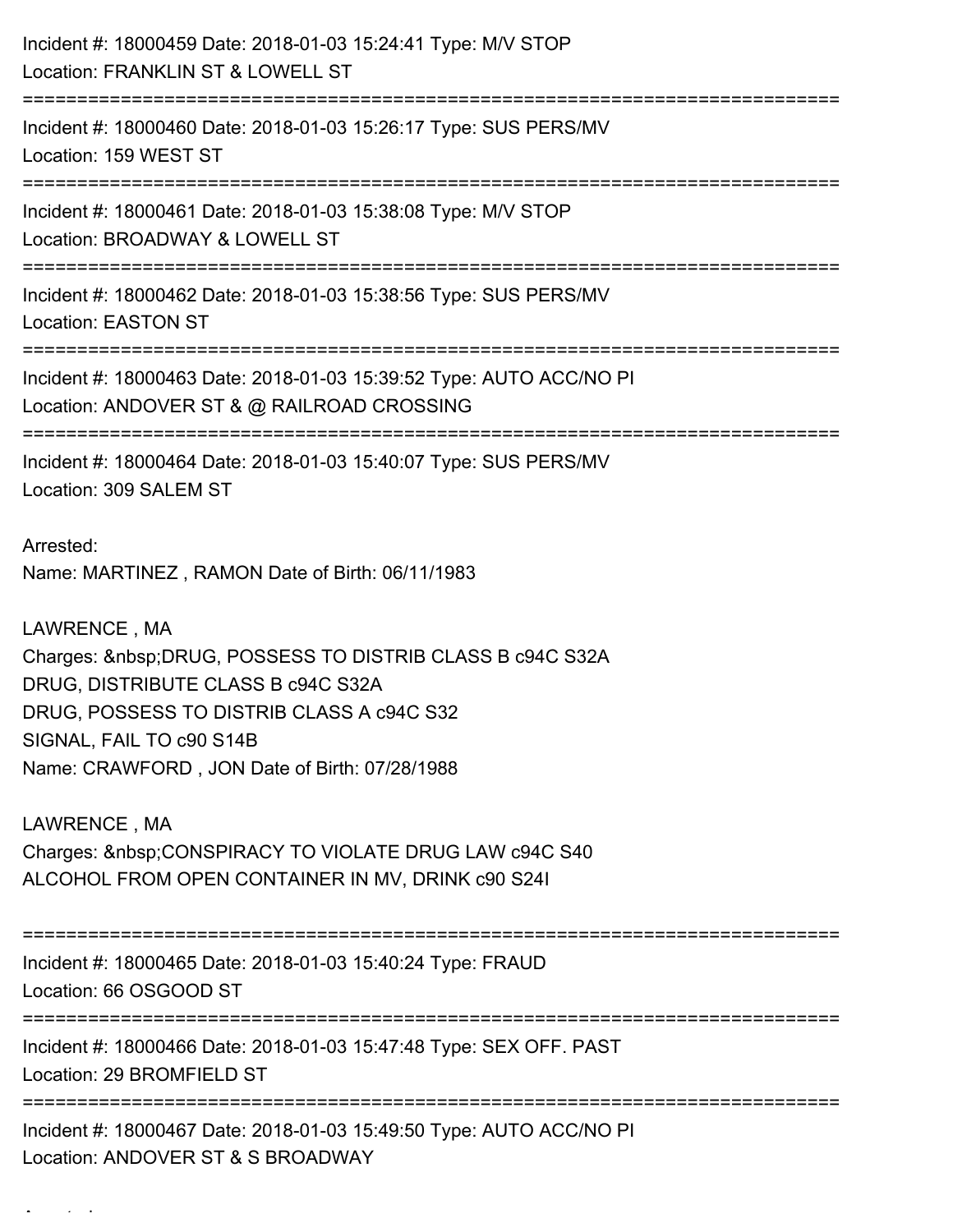| Name: RIVERA, MICHAEL Date of Birth: 12/26/1983<br>Address: 76 EUTAW ST<br>LAWRENCE, MA                                                                              |
|----------------------------------------------------------------------------------------------------------------------------------------------------------------------|
| Charges:  DRUG, POSSESS CLASS A c94C S34<br>======================                                                                                                   |
| Incident #: 18000468 Date: 2018-01-03 15:54:28 Type: HIT & RUN M/V<br>Location: 100 ERVING AV                                                                        |
| Incident #: 18000469 Date: 2018-01-03 15:55:52 Type: 209A/SERVE<br>Location: 375 HAVERHILL ST                                                                        |
| Incident #: 18000470 Date: 2018-01-03 16:00:32 Type: HIT & RUN M/V<br>Location: 227 OSGOOD ST                                                                        |
| Incident #: 18000471 Date: 2018-01-03 16:13:54 Type: A&B PAST<br>Location: 370 BROADWAY                                                                              |
| Incident #: 18000472 Date: 2018-01-03 16:15:37 Type: HIT & RUN M/V<br>Location: 100 ERVING AV                                                                        |
| Arrested:<br>Name: ALBERT, CHRISTA Date of Birth: 02/05/1988<br>Address: 2 APPLETON ST<br>LAWRENCE, MA                                                               |
| Incident #: 18000473 Date: 2018-01-03 16:21:40 Type: B&E/PAST<br>Location: 54 MELVIN ST #10-17                                                                       |
| Arrested:<br>Name: HERNANDEZ, LUCY Date of Birth: 02/28/1976<br>Address: 58 EUTAW ST<br>LAWRENCE, MA<br>Charges:  A&B ON FAMILY / HOUSEHOLD MEMBER / INTIMATE PARTNE |
| Incident #: 18000474 Date: 2018-01-03 16:30:39 Type: AUTO ACC/NO PI<br>Location: 616 ESSEX ST                                                                        |
| Incident #: 18000475 Date: 2018-01-03 16:33:58 Type: FRAUD<br>Location: 42B PEARL ST                                                                                 |
| Incident #: 18000476 Date: 2018-01-03 17:13:09 Type: M/V STOP<br>Location: HOLT ST & WATER ST                                                                        |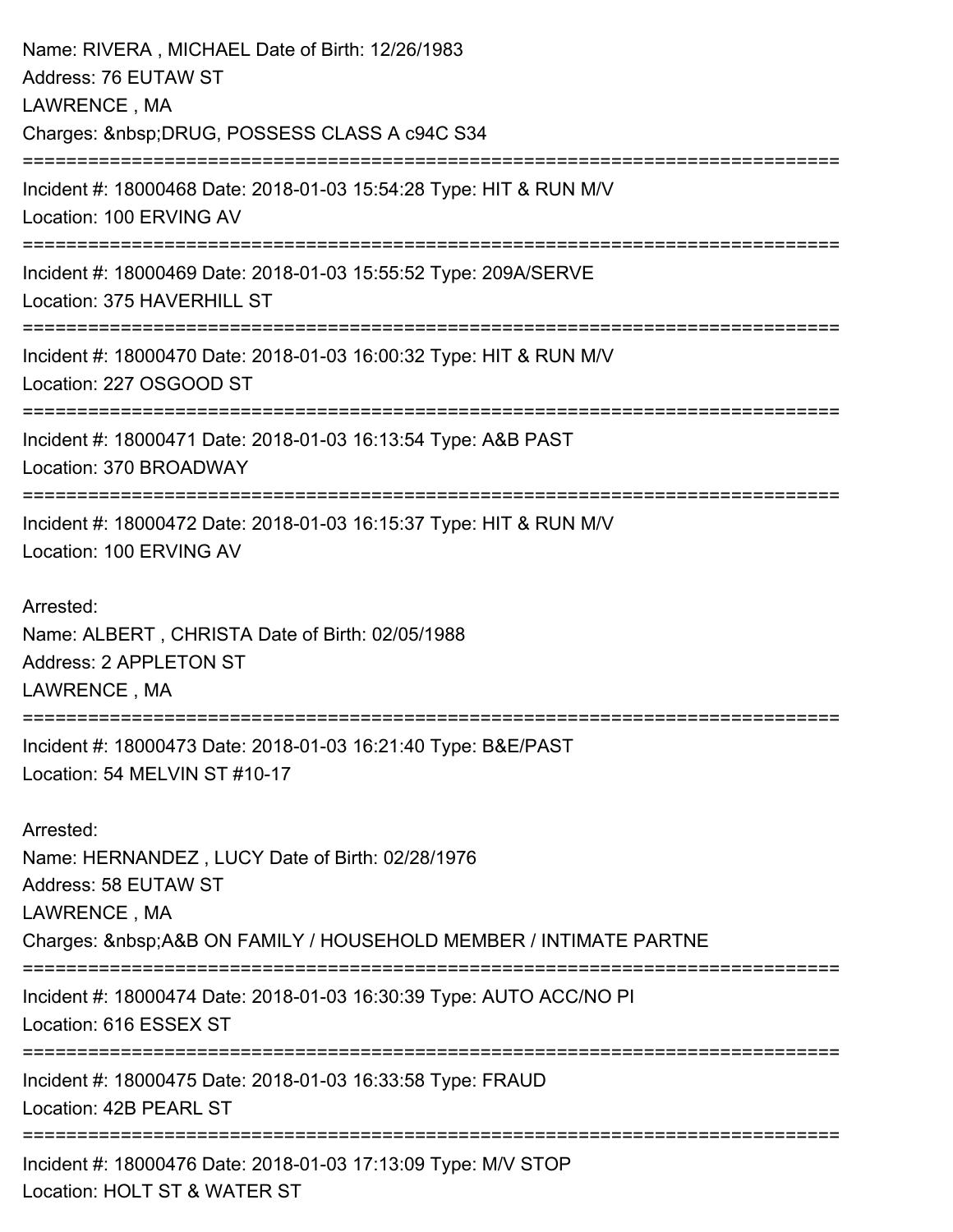| Incident #: 18000477 Date: 2018-01-03 17:22:57 Type: ALARM/BURG<br>Location: SELECTRIA RENEWABLES / 280 MERRIMACK ST |
|----------------------------------------------------------------------------------------------------------------------|
| Incident #: 18000478 Date: 2018-01-03 17:30:36 Type: SUS PERS/MV<br>Location: 20 ROWE ST #1                          |
| Incident #: 18000479 Date: 2018-01-03 17:34:50 Type: UNWANTEDGUEST<br>Location: MCDONALDS / 50 BROADWAY              |
| Incident #: 18000480 Date: 2018-01-03 17:41:58 Type: M/V STOP<br>Location: 553 HAVERHILL ST                          |
| Incident #: 18000481 Date: 2018-01-03 17:53:05 Type: M/V STOP<br>Location: S UNION ST & WINTHROP AV                  |
| Incident #: 18000483 Date: 2018-01-03 17:56:12 Type: AUTO ACC/PI<br>Location: 490 S UNION ST                         |
| Incident #: 18000482 Date: 2018-01-03 17:57:51 Type: AUTO ACC/PI<br>Location: 71 WINTHROP AV                         |
| Incident #: 18000484 Date: 2018-01-03 18:00:07 Type: AUTO ACC/NO PI<br>Location: 141 WINTHROP AV                     |
| Incident #: 18000485 Date: 2018-01-03 18:07:45 Type: M/V STOP<br>Location: 50 ISLAND ST                              |
| Incident #: 18000486 Date: 2018-01-03 18:12:09 Type: SUS PERS/MV<br>Location: 134 WALNUT ST                          |
| Incident #: 18000501 Date: 2018-01-03 18:12:35 Type: M/V STOP<br>Location: ESSEX ST & HAMPSHIRE ST                   |
| Incident #: 18000487 Date: 2018-01-03 18:16:21 Type: M/V STOP<br>Location: AMESBURY ST & COMMON ST                   |
| Incident #: 18000488 Date: 2018-01-03 18:28:02 Type: M/V STOP<br>Location: ALDER ST & WILLOW ST                      |
| Incident #: 18000489 Date: 2018-01-03 18:29:09 Type: M/V STOP<br>Location: 700 ESSEX ST                              |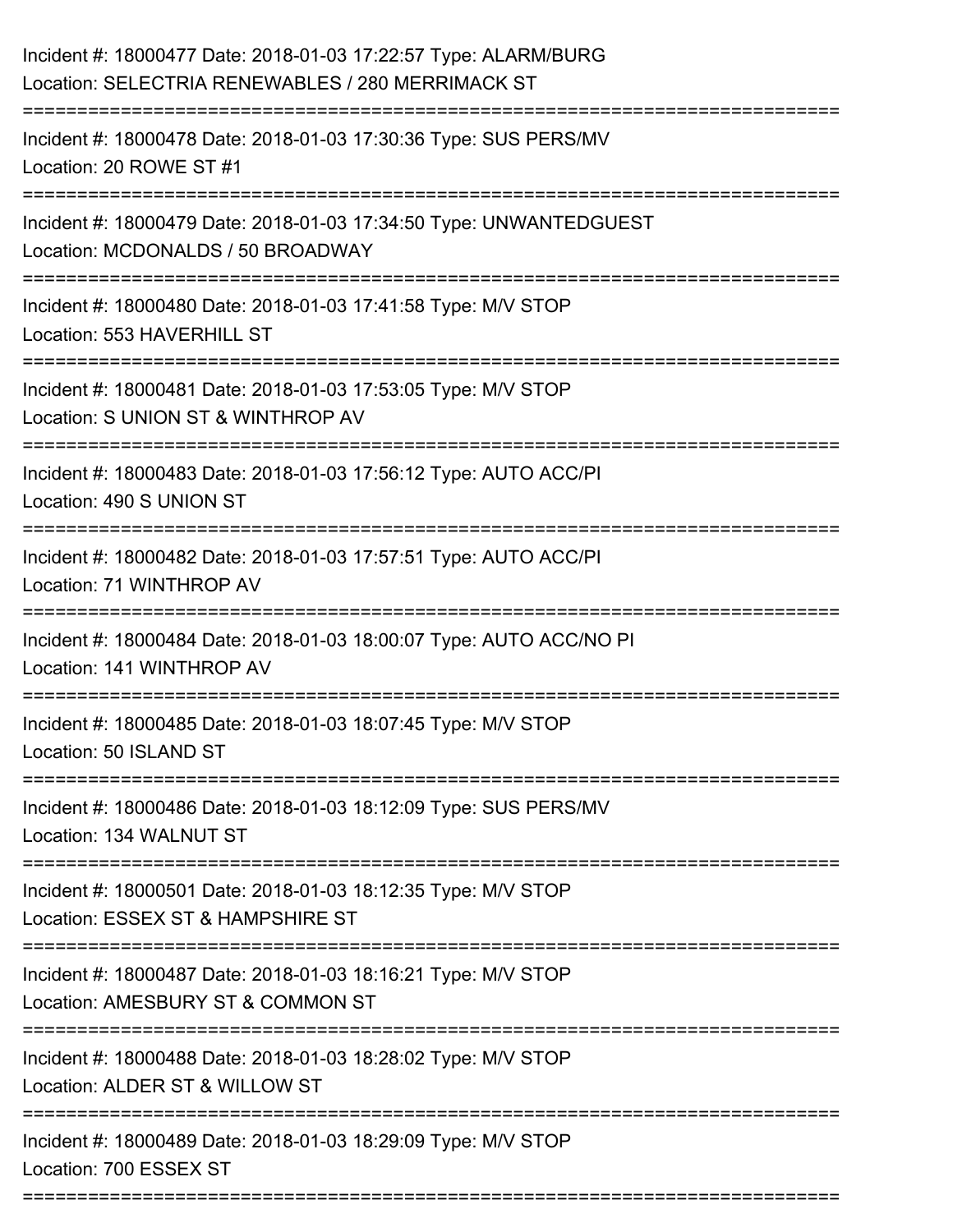Incident #: 18000490 Date: 2018-01-03 18:30:09 Type: ALARM/BURG Location: SELECTRIA RENEWABLES / 280 MERRIMACK ST

Arrested: Name: REYES , ANGEL Date of Birth: 03/01/1950 Address: 261 LAWRENCE ST LAWRENCE , MA Charges: OUI LIQUOR c90 S24 STOP FOR POLICE, FAIL c90 S25 FIREARM WITHOUT FID CARD, POSSESS c269 S10 CARRYING A LOADED FIREARM WEAPON UNL POSSESSION AMMO NO FID FIREARM SERIAL NO., DEFACE c269 S11C Name: REYES , ANGEL Date of Birth: 03/01/1950

LAWRENCE , MA Charges: OUI LIQUOR c90 S24 FIREARM WITHOUT FID CARD, POSSESS c269 S10 FIREARM SERIAL NO., DEFACE c269 S11C UNL POSSESSION AMMO NO FID STOP FOR POLICE, FAIL c90 S25 CARRYING A LOADED FIREARM WEAPON

| Incident #: 18000491 Date: 2018-01-03 18:31:52 Type: M/V STOP<br>Location: 700 ESSEX ST                |
|--------------------------------------------------------------------------------------------------------|
| Incident #: 18000492 Date: 2018-01-03 18:33:14 Type: INVEST CONT<br>Location: 29 BROMFIELD ST          |
| Incident #: 18000493 Date: 2018-01-03 18:37:13 Type: CK WELL BEING<br>Location: 66 HAMPSHIRE ST #2     |
| Incident #: 18000494 Date: 2018-01-03 18:40:35 Type: RECOV/STOL/MV<br>Location: 34 SARGENT ST          |
| Incident #: 18000495 Date: 2018-01-03 18:46:11 Type: HIT & RUN M/V<br>Location: 55 PORTLAND ST         |
| Incident #: 18000496 Date: 2018-01-03 18:47:56 Type: WARRANT SERVE<br>Location: MARKET ST & S UNION ST |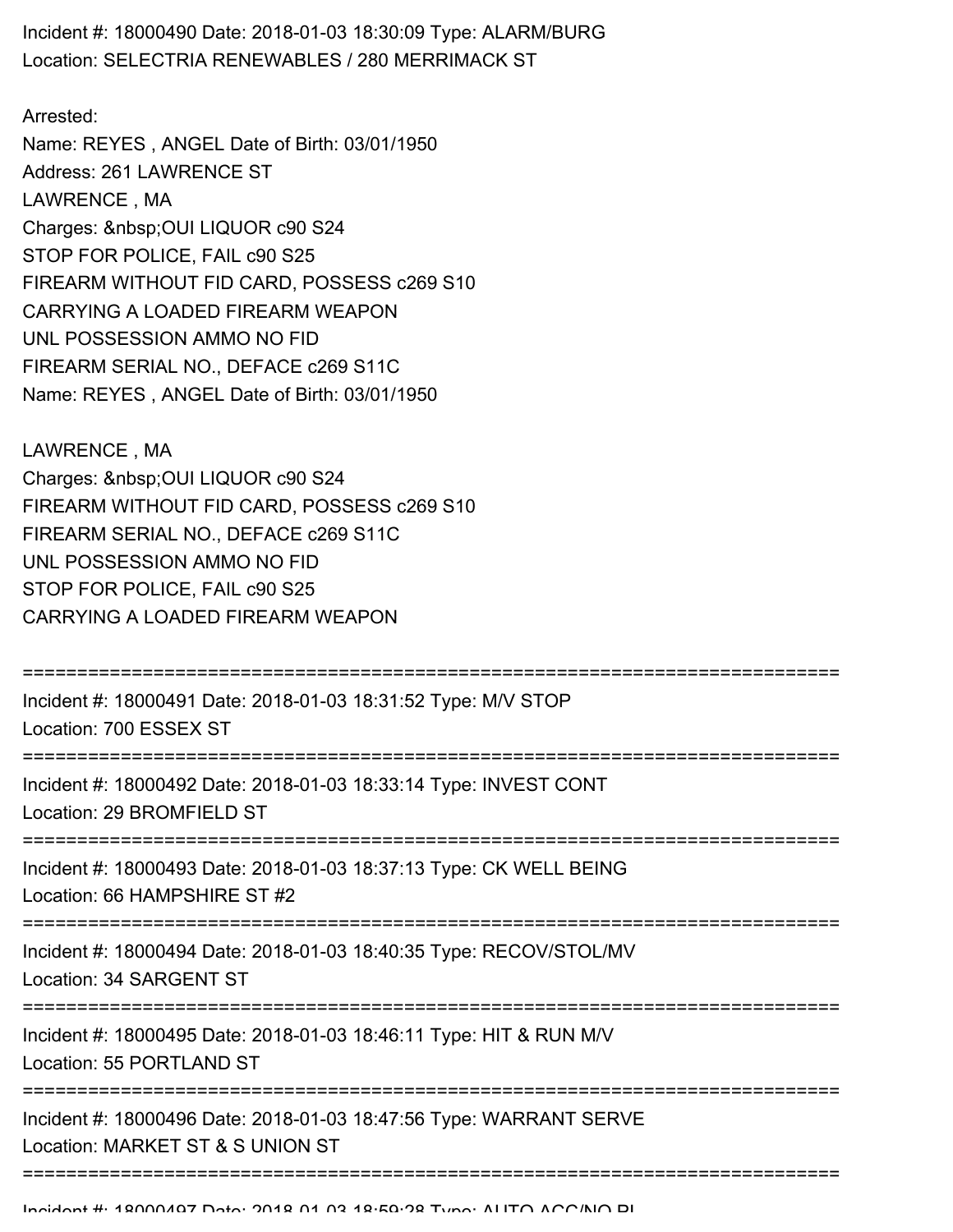Location: 300 HAVERHILL ST

| Incident #: 18000498 Date: 2018-01-03 19:14:51 Type: MAL DAMAGE<br>Location: 60 OSGOOD ST FL 1                                                                        |
|-----------------------------------------------------------------------------------------------------------------------------------------------------------------------|
| Incident #: 18000499 Date: 2018-01-03 19:47:04 Type: A&B PAST<br>Location: 8 S BROADWAY                                                                               |
| Incident #: 18000500 Date: 2018-01-03 19:57:02 Type: UNWANTEDGUEST<br>Location: 50 BROADWAY                                                                           |
| Incident #: 18000502 Date: 2018-01-03 20:32:02 Type: M/V STOP<br>Location: 50 BROADWAY                                                                                |
| Incident #: 18000503 Date: 2018-01-03 20:59:58 Type: TEST QED<br>Location: 463 ANDOVER ST                                                                             |
| Incident #: 18000504 Date: 2018-01-03 21:04:37 Type: ALARM/BURG<br>Location: COMMUNITY DAY CHARTER SCHOOL / 73 PROSPECT ST                                            |
| Incident #: 18000505 Date: 2018-01-03 21:07:05 Type: M/V STOP<br>Location: FITZ ST & LAWRENCE ST                                                                      |
| Arrested:<br>Name: HERNANDEZ, JOSE Date of Birth: 09/26/1997                                                                                                          |
| LAWRENCE, MA<br>Charges:   UNLICENSED OPERATION OF MV c90 S10<br>ALCOHOL FROM OPEN CONTAINER IN MV, DRINK c90 S241                                                    |
| Incident #: 18000506 Date: 2018-01-03 21:17:03 Type: FIRE<br>Location: 153 EMMETT ST                                                                                  |
| =====================================<br>====================================<br>Incident #: 18000507 Date: 2018-01-03 21:18:04 Type: FIRE<br>Location: 151 EMMETT ST |
| Arrested:<br>Name: MATEO, JULIUS Date of Birth: 10/02/1997<br>Address: 90 LOWELL ST<br>LAWRENCE, MA                                                                   |
| Incident #: 18000508 Date: 2018-01-03 21:24:07 Type: M/V STOP                                                                                                         |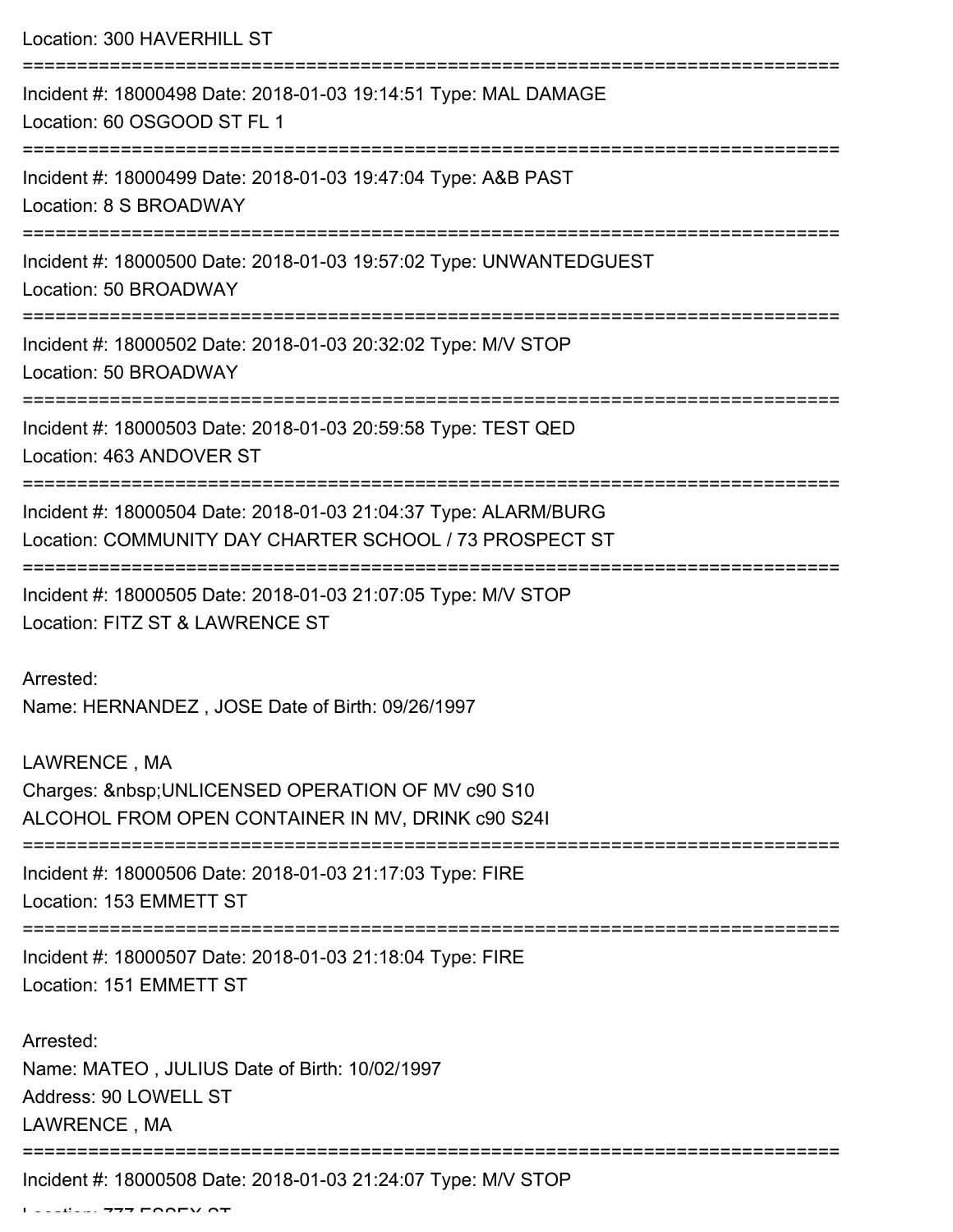| ===================================<br>Incident #: 18000509 Date: 2018-01-03 21:41:16 Type: SUS PERS/MV<br>Location: 35 PORTLAND ST                                                                                                        |
|--------------------------------------------------------------------------------------------------------------------------------------------------------------------------------------------------------------------------------------------|
| Incident #: 18000510 Date: 2018-01-03 21:48:53 Type: DOMESTIC/PROG<br>Location: 171 S UNION ST FL 3                                                                                                                                        |
| Incident #: 18000511 Date: 2018-01-03 21:49:02 Type: CK WELL BEING<br>Location: 803 ESSEX ST                                                                                                                                               |
| Arrested:<br>Name: VIDAL, JUAN Date of Birth: 08/12/1966<br>Address: 135 MARGIN ST<br>LAWRENCE, MA<br>Charges:  A&B ON FAMILY / HOUSEHOLD MEMBER / INTIMATE PARTNE<br>STRANGULATION OR SUFFOCATION<br>ASSAULT W/DANGEROUS WEAPON c265 S15B |
| Incident #: 18000512 Date: 2018-01-03 21:55:04 Type: GUN CALL<br>Location: DOMINOS / 58 S BROADWAY                                                                                                                                         |
| Incident #: 18000513 Date: 2018-01-03 22:10:08 Type: WARRANT SERVE<br>Location: 55 FRANKLIN ST                                                                                                                                             |
| Incident #: 18000514 Date: 2018-01-03 22:10:48 Type: ALARM/BURG<br>Location: COMMUNITY DAY CARE / 50 PLEASANT ST                                                                                                                           |
| Incident #: 18000515 Date: 2018-01-03 22:17:11 Type: UNWANTEDGUEST<br>Location: 50 BROADWAY]                                                                                                                                               |
| ====================<br>Incident #: 18000516 Date: 2018-01-03 22:17:38 Type: M/V STOP<br>Location: CHESTER ST & S BROADWAY                                                                                                                 |
| Incident #: 18000517 Date: 2018-01-03 22:18:18 Type: M/V STOP<br>Location: S BROADWAY & SALEM ST                                                                                                                                           |
| Incident #: 18000518 Date: 2018-01-03 22:24:29 Type: M/V STOP<br>Location: ANDOVER ST & BLANCHARD ST                                                                                                                                       |
| Incident #: 18000519 Date: 2018-01-03 22:30:35 Type: ALARM/BURG<br>Location: EBLENS / 490 ESSEX ST                                                                                                                                         |
|                                                                                                                                                                                                                                            |